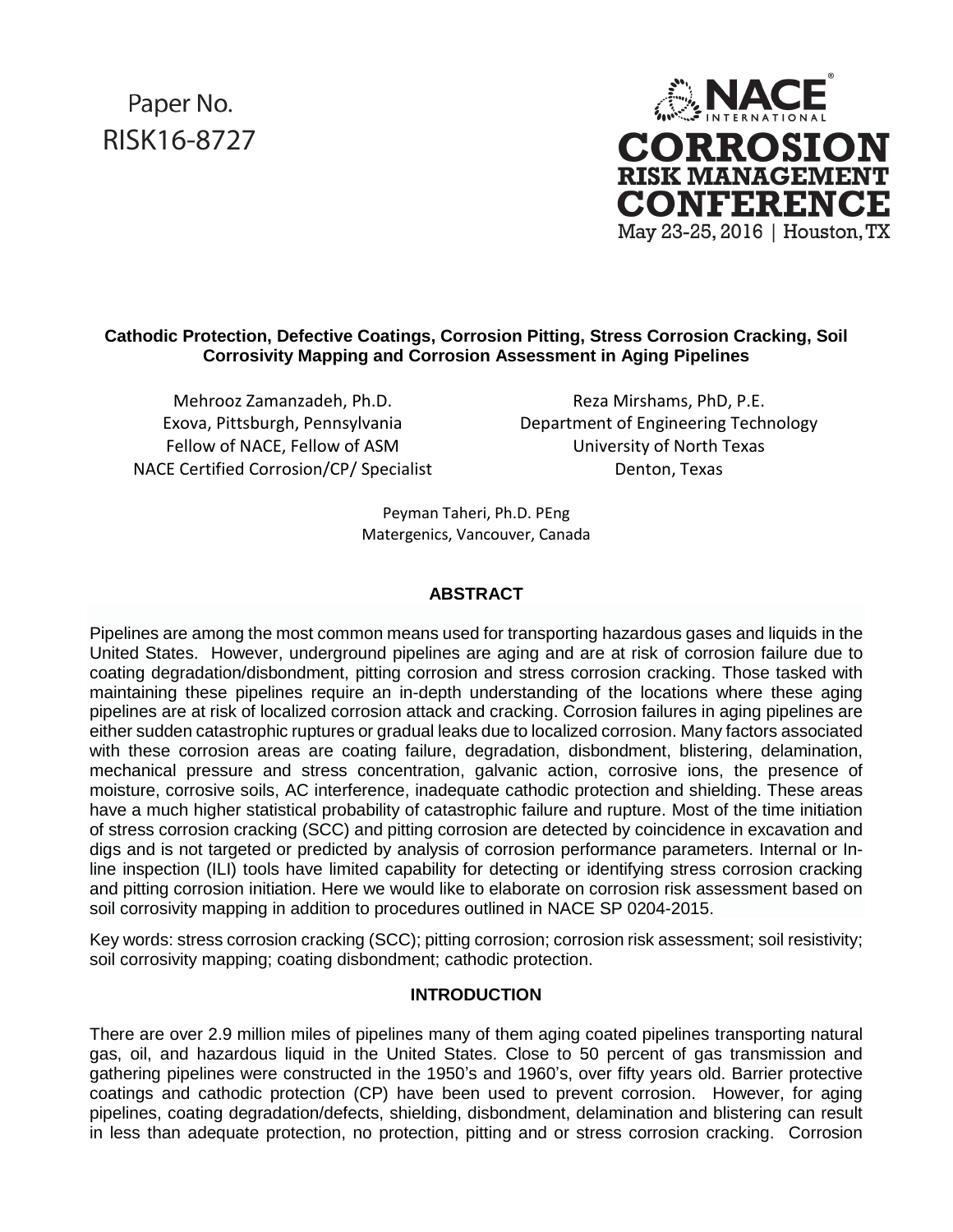failure and rupture of aging pipelines poses a significant risk to the operators such as public safety in populated areas, environmental damage and halt in transport of products.

So how can we know what's cooking down there? Down there being the aging coated pipes and assets which are located in corrosive soils exhibiting disbondment and delamination of the coating with little or no protection because of poor CP design or shielding. Murphy's famous law states that "left to themselves, things will always go from bad to worse." This can be related to the second law of thermodynamics that stated entropy (disorder) increases. To offset the effects of entropy, energy must be injected; otherwise the system will become increasingly disordered and unstable. This is indeed true because the past is not an indication of the future for aging structures. A well thought out corrosion risk assessment process enables asset owners and integrity engineers to carry out effective risk management by providing specific actions/tasks that can reduce the risk. The intention is to minimize risk to the lowest practical level such that no unacceptable risks remain. It is generally not practical to completely remove all risks due to feasibility, time, and cost.

The development of pipeline integrity assessment methods and criteria for determining unacceptable risk is of great importance in preventing corrosion failure, SCC, and rupture. Corrosion risk assessment of aging pipes must rely on a variety of tools and techniques to determine existing condition and to measure the probability and consequences of all the potential corrosion related hazards. In addition to the age of the pipe, the design as well as in-service utilization must be accounted for. As a starting point, an overview of the coatings and failure mechanisms is presented followed by the methods that are performed by field inspectors to determine the condition of an aging pipeline below grade and its projected serviceability or life expectation. Here, corrosion risk assessment based on soil corrosivity mapping in addition to procedures outlined in NACE standards such as NACE SP 0204-2015.

# **Primary Forms of Corrosion attack in Corrosive Soils and Corrosive Water Tables**

The two main forms of corrosion that have been observed are pitting (localized) pitting corrosion and stress corrosion cracking. Both pitting corrosion and stress corrosion cracking are localized in nature and occur when corrosive ions are exposed to the steel surface under delaminated coating or at coating defects.



Figure 1: Localized corrosion under a blistered (a) FBE coated pipe and under (b) wax coating.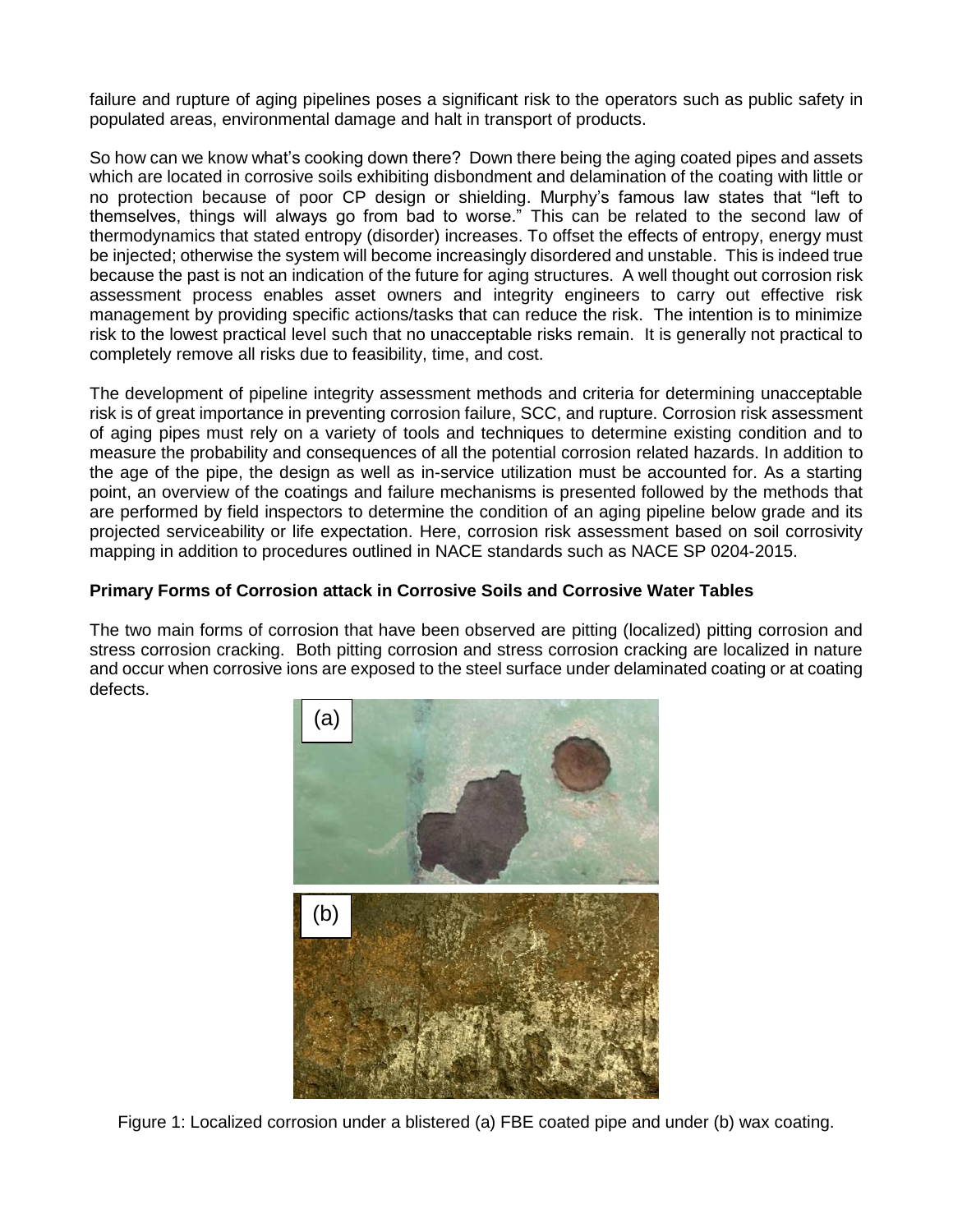Pitting corrosion is a type of corrosion that is confined to small area. Figure 1. It usually is an autocatalytic process in the absence of AC/DC stray current corrosion. Active pitting corrosion is considered structural corrosion when the corrosion penetrates the steel. Pitting corrosion can be initiated due to presence of corrosive ions under a disbonded coating that acts as a shield to cathodic protection or in the presence of AC interference.

Stress corrosion cracking (SCC) near-neutral pH is a form of corrosion cracking that is associated with near-neutral pH or high pH. For near-neutral pH stress corrosion cracking, the electrolyte contains a dilute solution of carbon dioxide and bicarbonate ions with a pH between 6 and 7. This type of corrosion cracking is associated with limited branch transgranular cracking and the crack walls contain corrosion products. Figure 2 exhibits the fracture surface and branched cracking in a ruptured pipe. High pH SCC is caused by a solution of carbonate ions with pH between 9 and 10.5 exhibiting intergranular cracking with limited branching. Stress corrosion cracking can initiate under disbonded coatings that may shield cathodic protection.



Figure 2: Stress corrosion cracking of natural gas pipeline that ruptured in service

It should be noted that external SCC has rarely been observed in the case of mill applied coatings such as FBE (fusion bonded epoxy), most likely due to better surface preparation and compressive stresses. On the other hand, SCC and pitting corrosion have been observed under repair coatings and deposits that act as a shield in cathodically protected pipelines.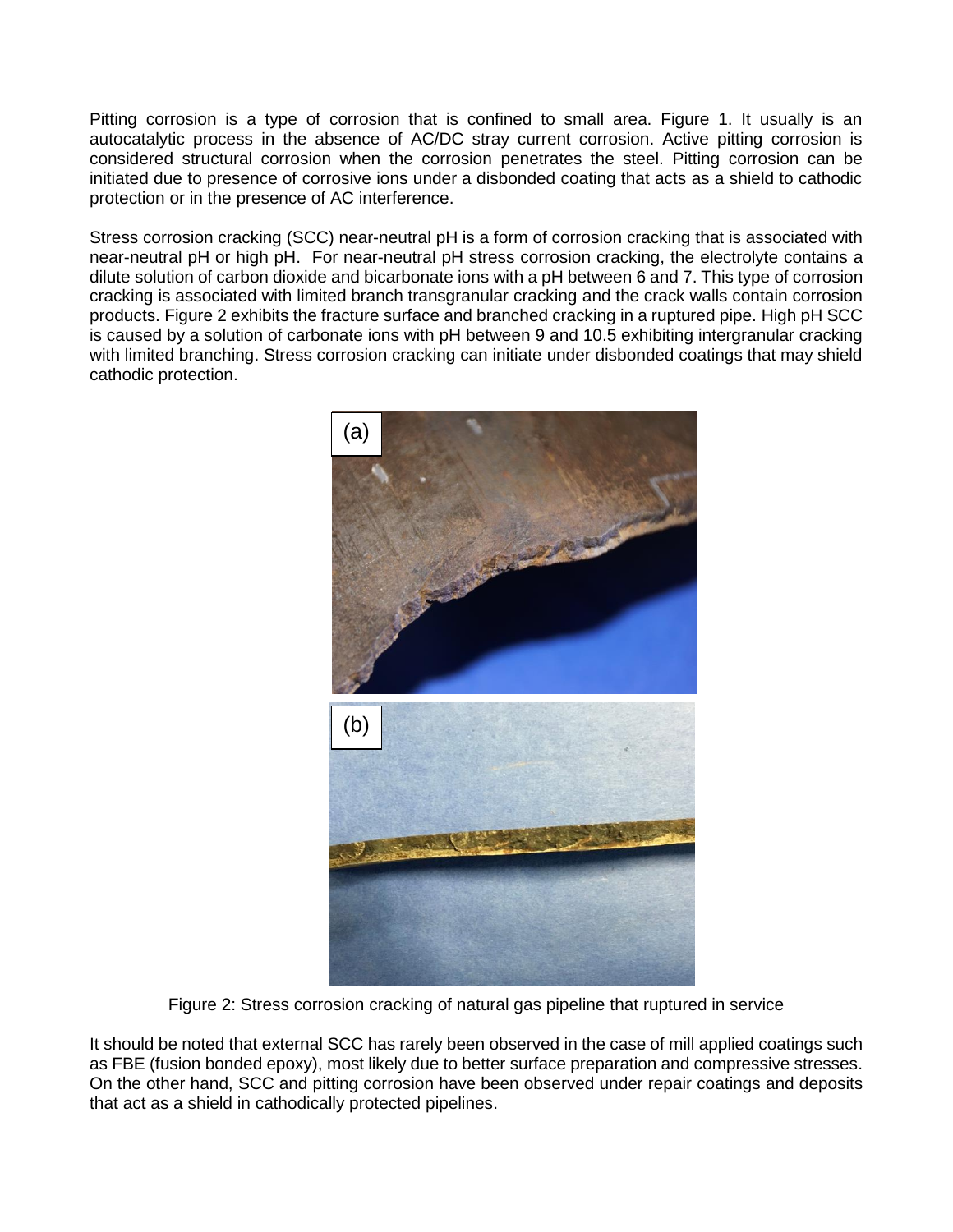# **Coatings as Corrosion Control**

One of the oldest means of corrosion protection is to coat the substrate with a polymeric material. An organic coating can protect a metal substrate by serving as a barrier for the corrosive reactants: water, oxygen, and corrosive ions.

There are a number of different types of coatings that have been used specifically to provide corrosion protection for buried or submerged metal structures, including coal tar based coatings, polyolefins, shrink sleeves, wax-based coatings, asphalt, urethanes and urethane-blends, epoxy phenolics, polyureas, esters, and fusion based epoxy coatings. These coatings are used for corrosion control but they also age and exhibit disbondment as they age if surface contamination is present. Underground coatings are applied much thicker than above ground coatings as they must be able to withstand an underground environment. In order for a coating to operate safely for the intended life of the pipe it is important to choose the right coating for the environment, not to exceed the operating requirements for the coating, and ensure proper installation and handling of the coated pipe. When the pipe is to be buried, soil stress is the most critical factor. Coatings with little or no elongation but good adhesion to the steel pipe are less susceptible to soil stress. Service temperature is also a critical criterion. The maximum and minimum temperatures must be considered compared to the thermoset temperature and the glass transition temperature of the coating in question. Simply put, coatings that perform well at very high temperatures (thermosets) will probably not function well at very low temperatures. Similarly, coatings that perform well at very cold conditions such as rubbers will not function well at very high temperatures. At temperatures greater than  $65^{\circ}$  C, rubber adhesives can flow and causing a lack of corrosion protection because water can penetrate into the voids and spaces of the flowing adhesive.

For a coating to be effective, it should have the following properties:

- Excellent bond strength to ensure continuous and permanent contact with the metal structure
- Low water absorption in order to maintain the dielectric strength and physical properties of the coating and prevent interfacial contamination
- Good physical strength to avoid damage to the coating during shipping, installation and soil stress.

## **Cathodic Protection**

Cathodic protection is a method for reducing the corrosion rate by minimizing the potential difference between the anodic and cathodic areas in a corrosion cell. In this method, a direct current (DC) is applied from an outside source to the structure to be protected, such as a pipeline. When enough current is applied, the whole structure (pipeline) will exhibit one potential and anodic sites on the pipe will cease to exist. For underground applications, there are two types of cathodic protection systems: galvanic systems and impressed current systems. A galvanic cathodic protection system utilizes the difference of corrosion potential between two different metals.

Without cathodic protection, certain areas of the structure will exhibit a more negative potential compared to the remaining areas. This results in the formation of corrosion cells. If an object with sufficiently negative potential is placed adjacent to a corroding pipeline with a metallic connection (installed between the object and the pipeline), then the object will become the anode and the entire pipeline becomes the cathode. Technically, the object's so-called galvanic anode will be sacrificed to protect the pipeline. Sacrificial anodes (also referred to as galvanic anodes) are usually made of magnesium or zinc because these metals have active potentials compared to steel in most soil environments.

The second form of cathodic protection is impressed current cathodic protection. The impressed current system uses an external power source, usually a rectifier that changes input alternating current (AC) to the desired direct current (DC). The rectifier can be adjusted so that the proper output is maintained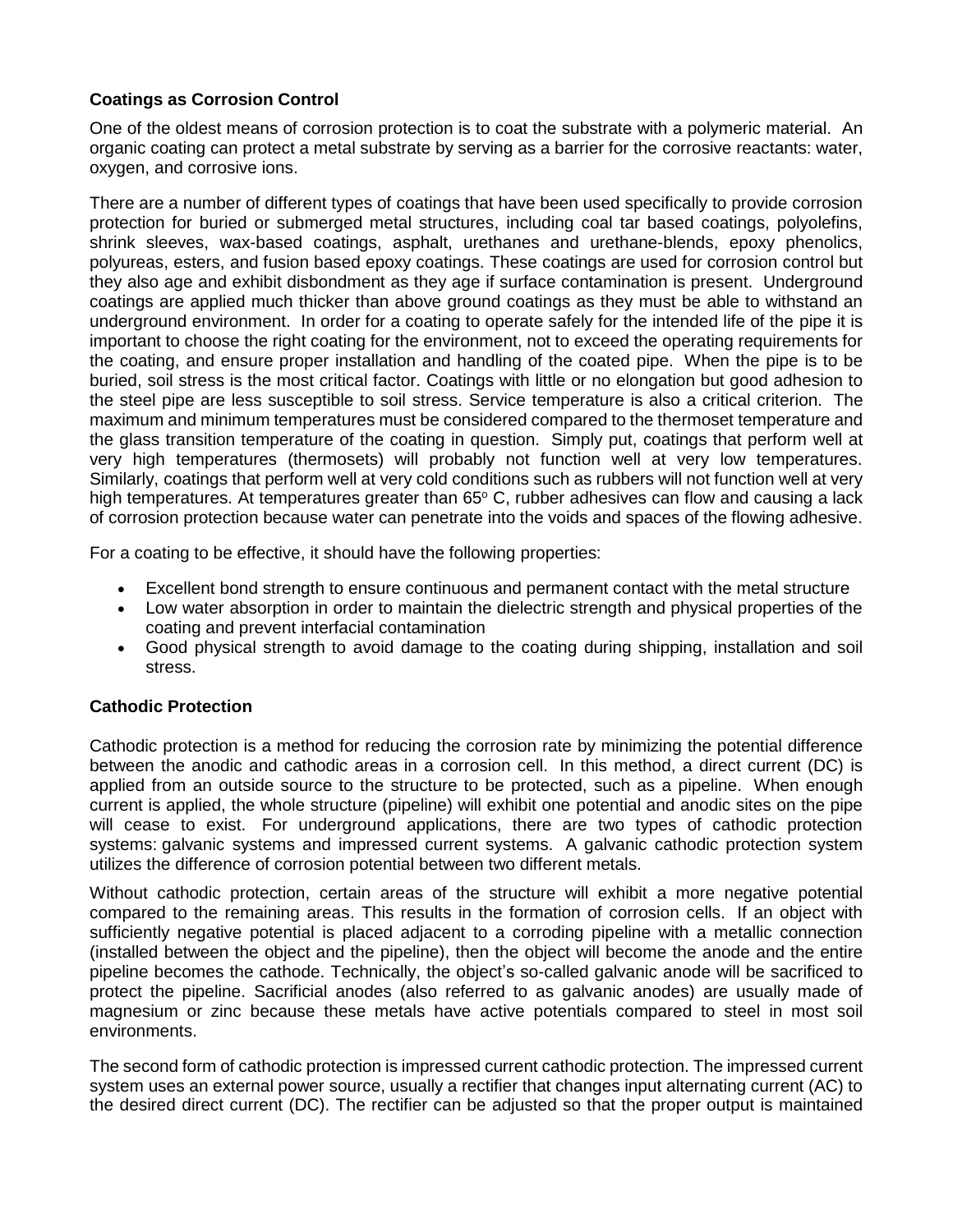throughout the pipeline's lifecycle. Impressed current anodes are usually made of high-silicon cast iron, graphite or noble metals with mixed metal oxide coating.

# **Stray Current Corrosion**

Stray current from external sources can result in accelerated corrosion of pipe in a rather short time, even if it has the best coating system. Stray current corrosion is the result of electrical interference between cathodic protection systems of a pipeline with an external structure (for example a foreign pipeline). As a result of the interference, protection currents follow through paths other than the intended circuit. The extent of corrosion damage and loss in thickness can be estimated by Faraday's law (soil resistivity and time-in-service) and is directly proportional to the magnitude of stray current. This type of corrosion is localized in coated pipes and takes place at discharge points such as pinholes (Figure 3) and mechanically damaged areas. The following figure shows localized corrosion due to stray current. It has occurred in a rather short service time (six months). Stray current corrosion can be prevented by eliminating the source, shielding or cathodic protection.



Figure 3: Stray current corrosion of a new FBE coated pipe.

# **AC Interference**

Typically, FBE coated pipelines are used near electric transmission lines and run parallel to high voltage transmission lines. AC interference can take place by conduction and/or induction mechanisms causing accelerated corrosion in the blistered areas of the FBE coated pipe. The presence of AC interference can cause serious pitting corrosion even on pipes under cathodic protection, and even if the -0.850 V CSE criterion is met. Uncertainties exist as to the reason for this phenomenon. We believe the corrosion attack in blistered areas and the formation of corrosion products inside the pit can be detected by analyzing electrochemical data prior to initiation of pits penetrating the pipeline wall thickness, monitor AC interference, on time CP data, and ER (electric resistance) corrosion rate monitoring. This enables corrosion attack to be detected prior to deep penetration into the pipeline wall thickness.

## **Failure Mechanisms**

Coated pipelines degrade and fail for a variety of reasons. These can be categorized as either environmental (moisture and/or oxygen transmission through the coating) or coating application effects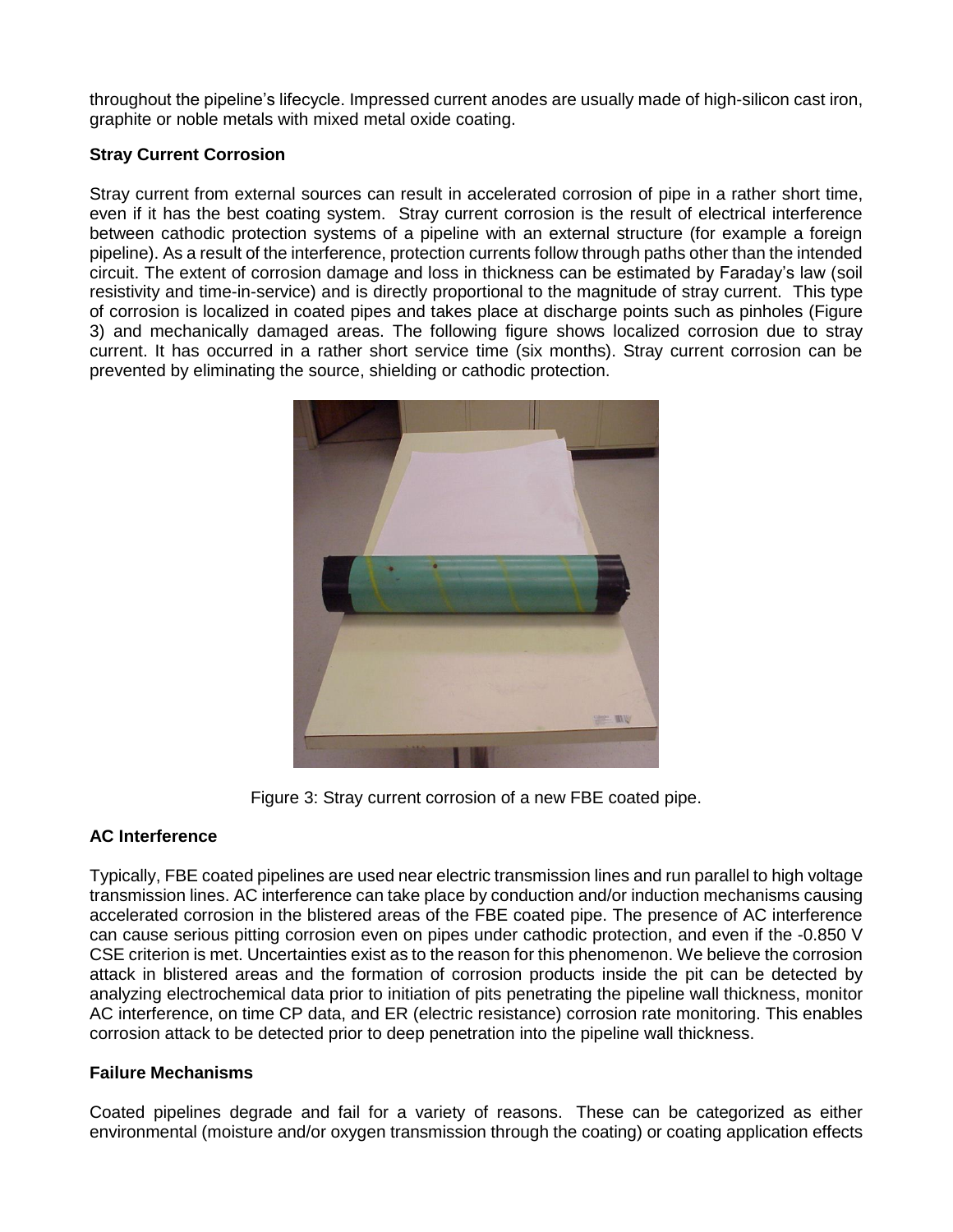such as surface preparation and coating thickness. This can be exacerbated by complimentary corrosion protection processes.

Cathodic protection can introduce other problems for the coating. For instance, H<sup>+</sup>, OH<sup>-</sup>, and other electrochemical reactants caused by cathodic protection at the cathode may cause blistering or cathodic delamination of the coating in presence of water soluble surface contamination, resulting in loss of adhesion between the metal and coating and eventual exposure of the metal surface to the environment. Hydroxyl ions (OH) are one of the most aggressive chemical species and nearly all organic binders and oxides are capable of reacting with them.

## **Cathodic Delamination and Increase in pH in Blister**

Many times coated pipes are subjected to mechanical damage, stress, scratches and dents due to transportation and installation damage. One undesirable consequence of cathodic protection of a coated structure is that the coating adjoining a defect may separate from the substrate pipe surface under certain conditions. This loss of adhesion is known as cathodic delamination. This type of failure may also occur in the absence of an applied potential due to corrosion processes along the surface of the pipe. Hence, this process may lead to additional damage in cathodic regions around blisters that are actively corroding.

As coated steel parts are subjected to disruptions in the coating, these areas are being protected from corrosion through an applied cathodic potential. The downside is that the cathodic reaction that occurs in the area in the presence of oxygen will produce hydroxyl ions, as indicated below.

$$
H_2O + \frac{1}{2}O_2 + 2e^- \rightarrow 2OH^-
$$

The production of hydroxyl ions can have a destructive effect on the organic coating/substrate bond. The strong alkaline environment will attack the polymer at the interface. This alkaline solution essentially cleans the coating off the surface of the metal in much the same way that alkaline solutions are routinely used to clean oil films from a metal surface.



Figure 4: Disbondment of FBE coated pipe under cathodic protection.

After one blister has been observed, or a few blisters formed, the condition advances to general disbondment in that area. At this stage, the larger delamination of the coating occurs, resulting in exposure of the steel to the environment under the disbonded coating that may acts as shield to cathodic protection. The coating no longer protects the steel and corrosion proceeds unchecked if the cathodic current is no longer sufficient to suppress corrosion over this newly created exposed surface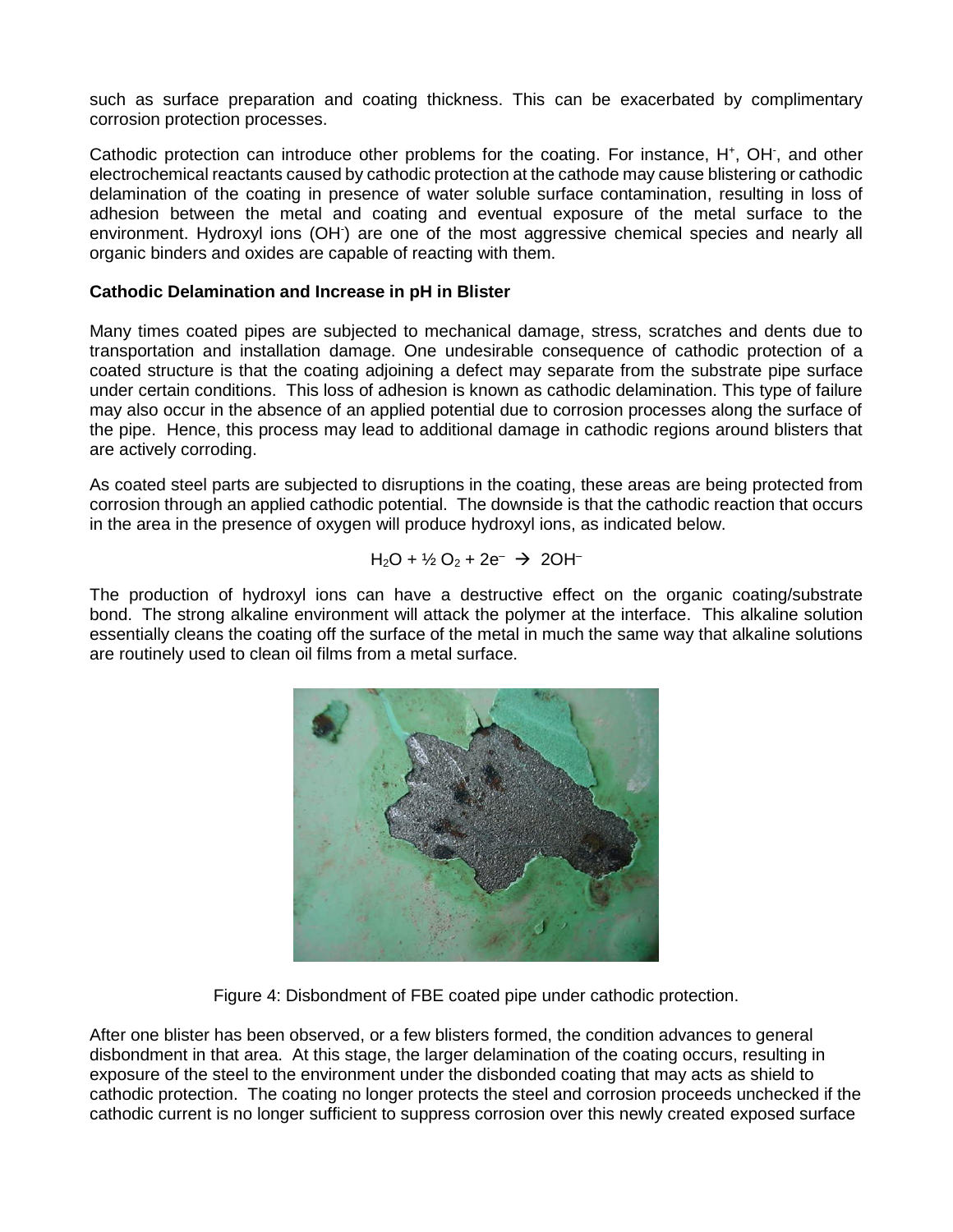area. At this point, corrosion proceeds at a rapid and aggressive rate causing considerable structural corrosion in a rather short time in the presence of corrosive soil and water table.

Following questions should be answered for finding cause of blistering in the FBE coatings and corrosion pits:

- (1) Surface contamination during manufacturing and transportation
- (2) Corrosive soils
- (3) Less than adequate cathodic protection on the line.
- (4) AC interference from nearby AC lines. This also depends on soil resistivity and moisture level in the soil, so your low AC current reads (<30 A/m<sup>2</sup>) may exceed 100 A/m<sup>2</sup> depending on loads on AC lines and variation in soil resistivity.
- (5) Cathodic electrodeposition of calcareous deposits that may shield CP currents.
- (6) Delaminated coatings that shield cathodic protection.
- (7) A combination of the above conditions.

#### **Corrosion Assessment and Structural Integrity of an Aging Pipeline**

The methods available to assess the structural integrity of a pipeline per Code of Federal Regulations (CFR) 192 (gas) and CFR 195 (liquid) are:

- In-line inspection (ILI)
- Hydrostatic testing
- Direct assessment (DA) per NACE International Standard Practice SP0204-2015

Direct assessment relies on the focused examination of the pipeline at pre-selected locations to evaluate a pipeline for external corrosion, internal corrosion, or stress corrosion cracking risks.

Besides an ILI inspection analysis of the line, the internal and external environments of the line must be considered to arrive at the possible factors that may cause the pipe to fail due to corrosion.

In order to fully understand the corrosion risk for an aging pipeline, it is best to establish a basis for estimating the probability of corrosion for the pipe surface in contact with soil. However, the probability of corrosion is not only governed by the corrosiveness of the soil and the properties of the coated pipe, but also by designing terrain and topography, and by external electrochemical effects such as stray currents, AC interference, etc. Since these parameters cannot always be described with accuracy, the likely corrosion behavior can only be estimated.

NACE SP0204-2015 recommends a process for assessing the extent of stress corrosion cracking on a section of buried pipeline that the asset owner has identified as an area of interest based on risk assessment.

#### **Soil Corrosivity Mapping**

Most of the times initiation of SCC and pitting corrosion are detected by digs and are not targeted or predicted by analysis of corrosion performance parameters and soil corrosivity mapping. ILI results have limited capability for detecting or identifying SCC initiation and pitting corrosion. Here we would like to elaborate on corrosion risk assessment based on soil corrosivity mapping in addition to procedures outlined in the above mentioned standards.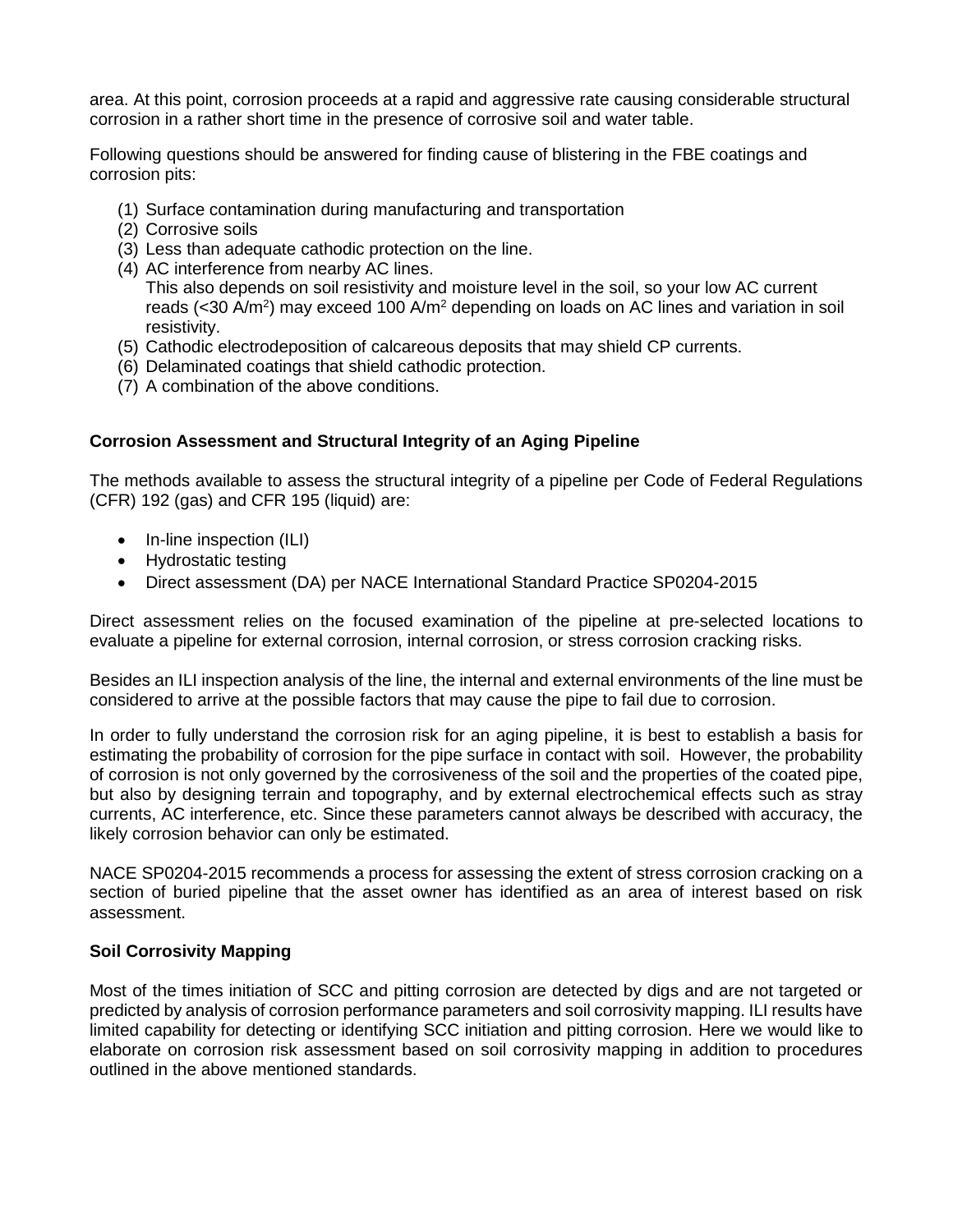

Figure 5: A fusion bonded epoxy (FBE) coated pipe and water table.

Soil corrosivity and cathodic protection data records are very important in the pre-assessment step in addition to other records of corrosion, repairs and maintenance. Soil corrosivity mapping along the pipeline is complimentary to other corrosion assessment methods such as ILI and is not necessarily an alternative or replacement for these methods. It can be used to prioritize a segment of pipeline for electrochemical potential mapping, coating evaluation, ILI or hydrostatic testing. Therefore, soil corrosivity must be considered and samples collected for analysis, as appropriate. For example, soil in the immediate area of the failure, soil at the depth of pipe, and soil that had adhered to the pipe may have to be collected for laboratory analysis and corrosion assessment.

In determining the corrosivity of a soil, the different constituent soil characteristics and relevant attributes of the physical environment should be considered. A ranking of the various factors is assigned in order of importance relevant to corrosion science. The sum of those rating factors is a measure for the overall soil corrosivity rating.

It is important to have an understanding of the key factors that are measured or assessed in order to accurately and adequately interpret the results. For example, soil resistivity, which is an approximate measure of the concentration of reactant ions that lead to corrosion, typically decreases as the moisture and ionic concentration increase. Generally, soils with lower resistivity and reducing properties experience higher corrosion rates.

All tests for the defined corrosion factors are typically performed using standard ASTM, CSA (Canadian Standard Association), NACE or AASHTO (American Association of State Highway and Transportation Officials) methods or modified methods developed from experience and testing.

For example, one method of measuring soil resistivity is that described in AASHTO T 288, *Determining Minimum Laboratory Soil Resistivity*. This method was developed from a California Department of Transportation procedure sanctioned by the Federal Highway Administration (FHWA) for evaluating mechanically stabilized earth (MSE) backfill. The American Society for Testing and Materials (ASTM) has a different procedure. The method described in ASTM G57, *Standard Test Method Field*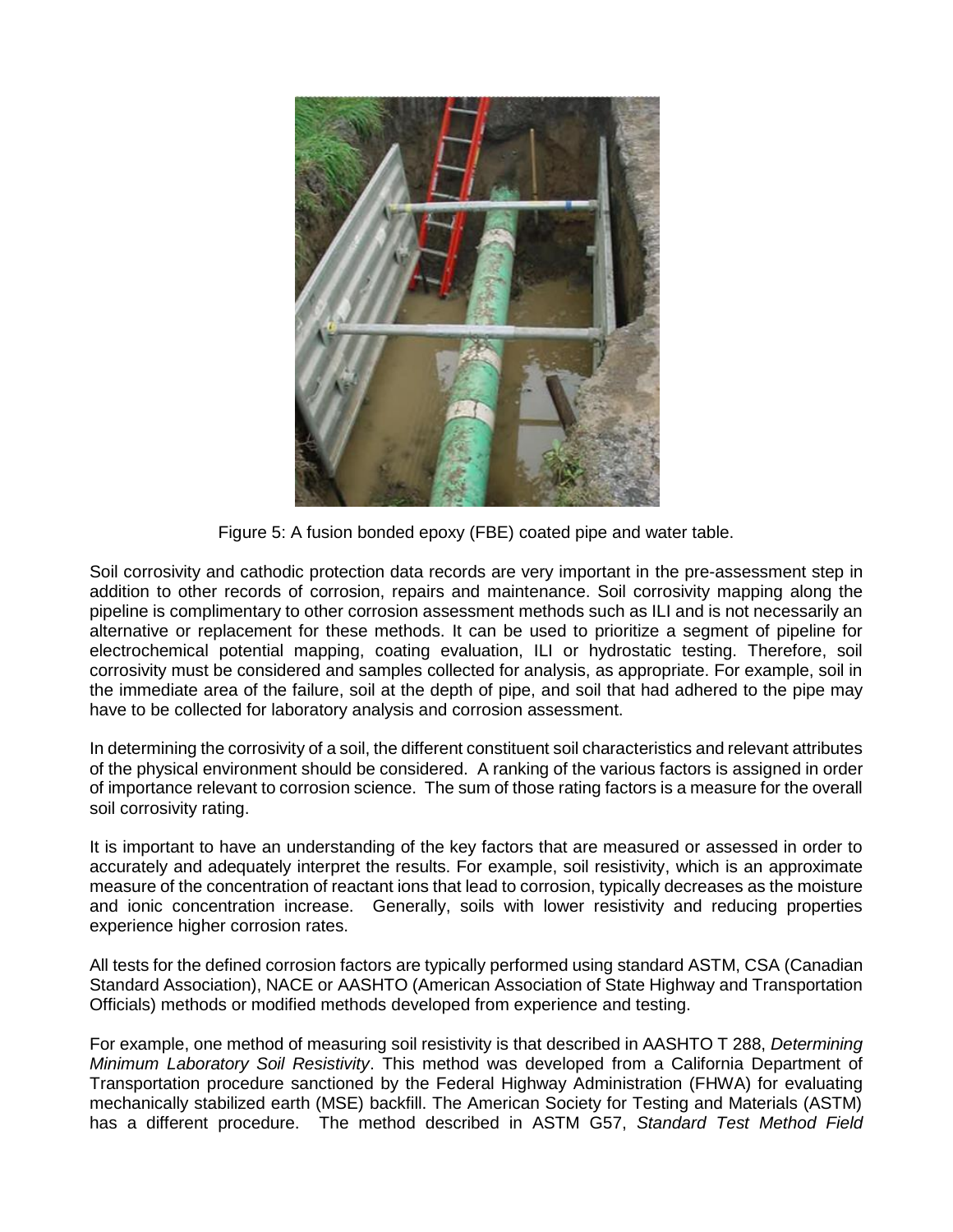*Measurement of Soil Resistivity Using the Wenner Four-Electrode Method,* has been replaced by a twopart standard: Part A will cover the four-electrode method for in- situ field measurements, and Part B will cover the use of a soil box for laboratory and field-test measurements.

Corrosion tests are performed by soil resistivity measurements at different depths, pH measurements, TDS (total dissolved solids), chlorides and sulfate, carbonates/bicarbonates, sulfides, redox potentials, bacteria activity, resistance polarization measurements (Rp) and corrosion measurements. It should be noted that there is a decrease in corrosion rate for oxidizing soils due to formation of a protective layer on steel. However, in reducing soil such a layer is absent and therefore the corrosion rate may increase as a function of time. The pipe should be adequately protected when located in reducing soils with coatings and cathodic protection.

Agricultural soils are typically more corrosive due to the high concentration of nitrates, and sulfates in fertilizers. Likewise, structures exposed to excessive amounts of road salts or sea water experience higher corrosion rates due to more exposure to chlorides. Soil samples, ground water samples, liquid samples in blisters should be collected in sterile bottles, bags and syringes and stored on ice in a cooler on-site and shipped overnight on ice in a cooler to the soil corrosivity testing laboratory for testing and evaluation.



Figure 6: Blister liquid extraction - high pH solution due to cathodic delamination.

## **Inspection Techniques and Confidence Level**

The methods for determining corrosion risk include knowledge-based assessments bringing together materials science, electrochemical, soil and corrosion science as well as an understanding of how the pipeline is designed, built and assembled. The key techniques involved are geared towards quantitatively determining the soil and physical environment characteristics in order to carry out a qualitative multi-factor risk based assessment of corrosion risk. The following activities are recommended:

- Assessment of the soil service environment to rate corrosivity
- Electrochemical potential values and soil resistivities to predict corrosion profile at lower depths
- Coating assessment of the buried pipeline

In risk assessment, these test results should be taken into consideration along with pipe age, location and importance. Each segment is then assigned a corrosion risk rating or condition assessment value. This rating along with other assessment methods are used to recommend appropriate remediation and mitigation procedures. Special attention should be given to soil chemistry for stress corrosion cracking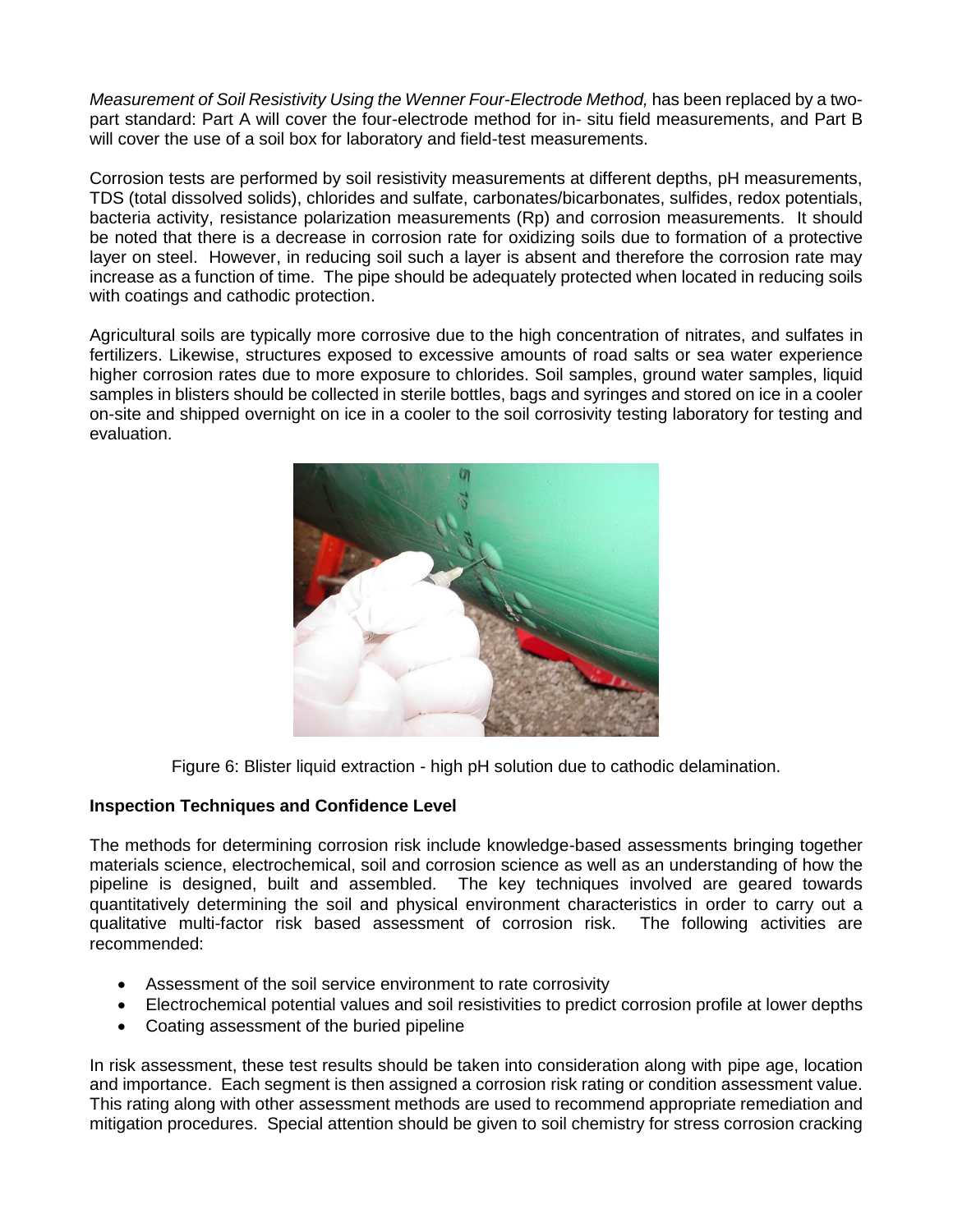assessment. Depending on the method of evaluation, a level of confidence can be assigned to indicate the ability of that procedure to produce reliable corrosion risk data.

# **Soil Testing and Soil Sampling**

Soil testing and sampling can be conducted by testing parameters in the soil corrosivity equation, namely resistivity and electrochemical potentials of the soil. The resistivity measurements will express the capacity of the soil to act as an electrolyte and the electrochemical potential measurements and CIS will express the soil's corrosion activity, or how active it is towards an oxidative/reductive corrosion reaction. Corrosion rate measurements provide estimates of maximum thickness loss and life or remaining life under worst possible condition when cathodic protection is not active.

## **Assigning Soil Corrosivity Values**

The soil around each segment of pipe is assigned a soil corrosivity rating based on a number of parameters including soil resistivity, pH, chlorides, carbonates and bicarbonates, sulfates, MIC (Microbiologically Induced Corrosion) and electrochemical polarization. We have developed an algorithm to rate the corrosivity as it relates to buried structures.

#### **Data Collection, Sorting and Analysis**

Collection of data and analysis should be given special attention as it is directly related to the quality of the assessment and subsequent analysis. It is not recommended that paper forms be used. A computerized platform with data capture, storage and analysis is preferred. We have worked with several clients and software developers to achieve this goal and there is a lot of promise in this field. In general, the computer platforms designed should have the following attributes:

- Mobile device compatibility
- GIS capable
- Multi-platform and multi-format capability
- Ease of data entry user interface is key
- Live data validation
- Live risk analysis based on risk algorithms
- Data management strategy & administration

## **Corrosion Mitigation for Aging Structures**

In carrying out or developing a corrosion mitigation strategy for pipe, we have seen that it is crucial that the corrosion risk be well-defined through knowledge-based inspection focused on the relevant criteria. The key steps to properly manage and access conditions are:

#### Plan ahead

- Develop corrosion management and risk assessment programs
- Require coating suppliers to provide scientific testing for coating recommendations and provide advanced notification of coating formulation changes.

#### Assess

• Perform pre-assessment, corrosion risk assessment and post assessment. Utilize modern computer platforms for data collection, sorting and analysis.

#### Manage Risk

• Consider protective coatings with adequate thickness in corrosive environments and consider non-corrosive backfills.